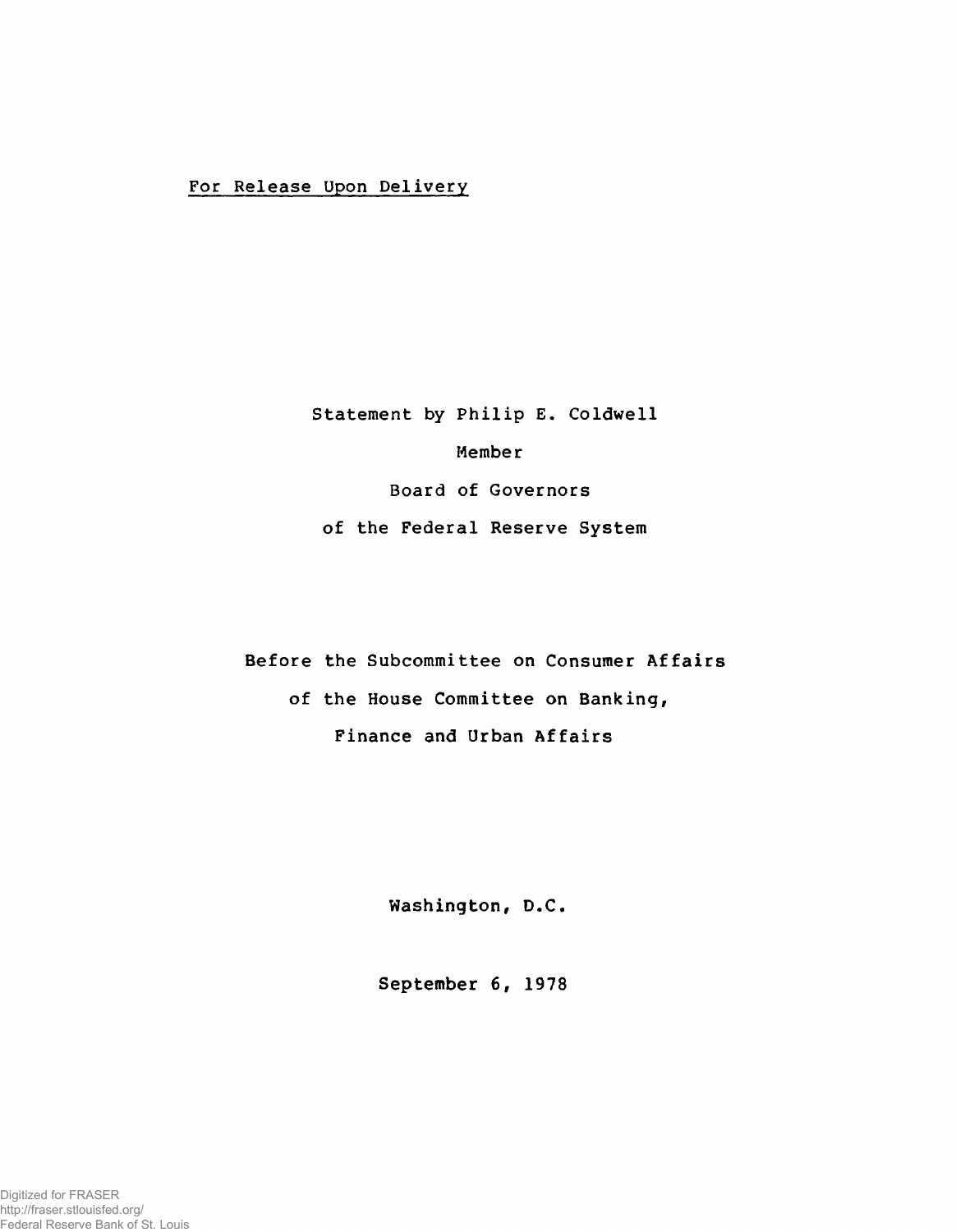I am pleased to appear before this Subcommittee to present the Board's views on the need for simplification of the Truth in Lending Act, which we strongly support.

The basic purpose of Truth in Lending is to provide the consumer with information that indicates how much a particular credit transaction will cost. The consumer benefits by knowing the additional cost of using credit rather than cash and is able to compare and shop credit costs, thus maintaining a competitive discipline in credit **pricing.**

We believe that Truth in Lending has made great progress toward accomplishing its purpose. The Board commissioned a survey of approximately 2500 households in July 1977 to determine whether consumers have benefited from Truth in Lending. Partial results of the survey were presented in the Board's 1977 Annual Report to Congress on the Truth in Lending Act. Those results demonstrate that there has been a significant increase since the act was passed in consumers' awareness of the annual percentage rates charged in consumer credit transactions. Many more consumers are now aware of the costs involved in borrowing money and purchasing goods and services on credit.

The Board believes, however, that a simplified version of the Truth in Lending Act would operate even more effectively, would result in even greater awareness of credit costs, and would reduce the costs incurred by creditors in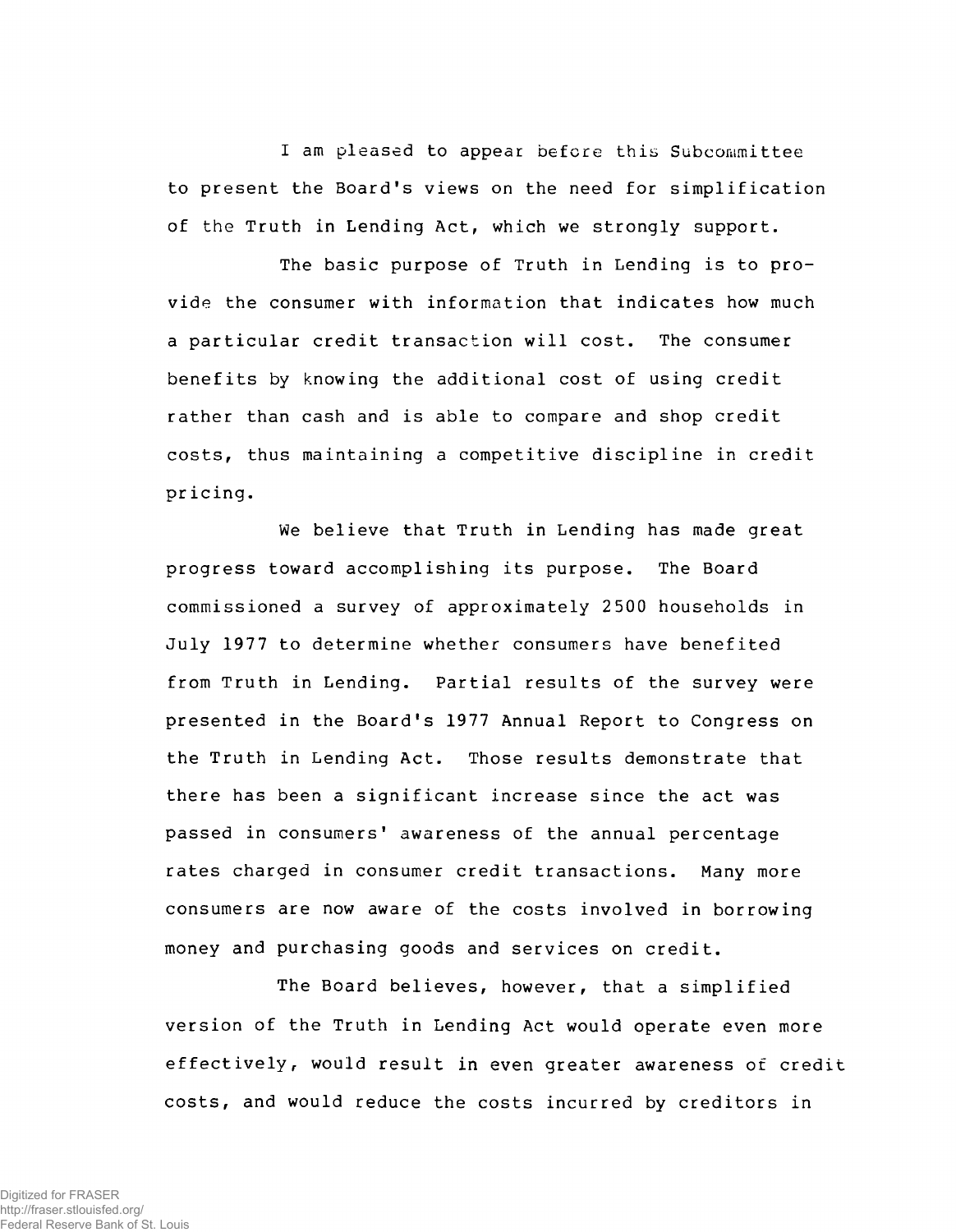achieving compliance with the act's requirements. Thus, the Board believes that simplified Truth in Lending requirements would better serve the consumer.

Simplification, as recommended by the Board, should result in the improved delivery of information to the consumer. One of the principal improvements would be achieved by reducing the number of items on which the consumer is asked to focus in reviewing a Truth in Lending statement.

The complexity of the many disclosures required under present law is hampering full accomplishment of the purpose of the statute to inform consumers about credit costs. The July 1977 survey indicates that consumers do not read their disclosure statements very carefully. They apparently are neither concerned with many of the items presently disclosed nor are many of the items regarded as particularly useful. But they do rank highly information such as the annual percentage rate, the finance charge, and the size of monthly payments. Survey results indicate, however, less consumer interest in charges imposed for late payment, rebate methods used in the event of prepayment, and descriptions of required security interests.

In the Board's view, improved delivery of disclosures also requires that Truth in Lending information be segregated from other contractual provisions and that it be presented in simple terms. At the present time, the

Digitized for FRASER http://fraser.stlouisfed.org/ Federal Reserve Bank of St. Louis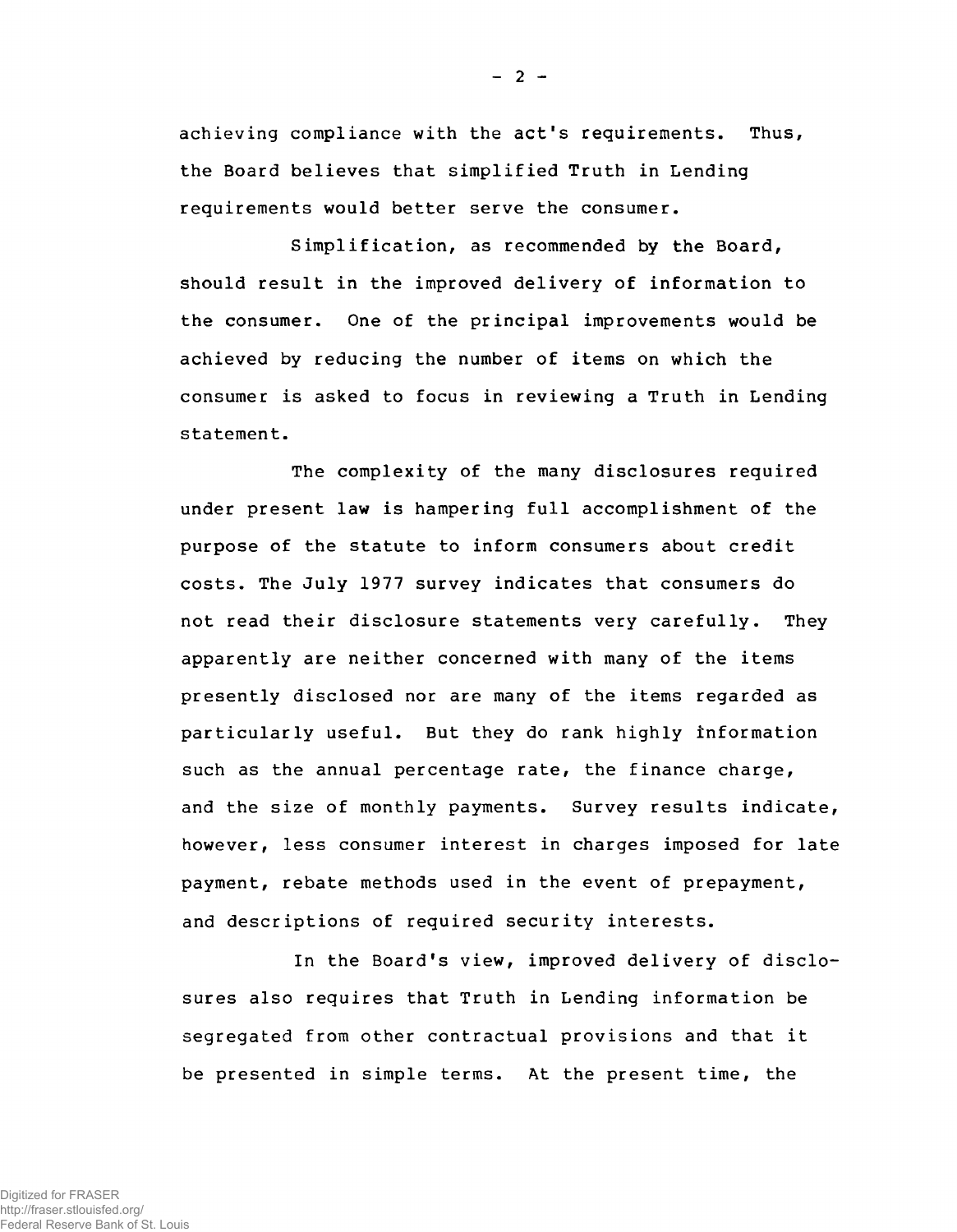consumer often receives lengthy and complex Truth in Lending disclosures interspersed among contractual provisions and State law disclosures. We believe that Truth in Lending cannot be truly effective when the consumer is presented with discouragingly detailed and complicated disclosures. Overwhelming the consumer cannot result in a better informed, credit conscious consumer; rather, it will result in a consumer who will often ignore all disclosures and not attempt to digest the information provided.

The information provided in accordance with a simplified Truth in Lending statute would focus on those items necessary for consumers to know the cost of credit. Simplification would not deny needed information. If Truth in Lending continues to be regarded as a vehicle for furnishing the consumer with all information relevant to a credit transaction, it will do no more than repeat large portions of the credit contract, rather than extract and highlight those terms considered most useful in shopping for credit and comparing its cost.

There are terms other than credit cost terms that consumers need to know when entering into credit transactions. However, most of those terms are included in the underlying contract. Efforts are being made in several States -- for example, California and New York -- to require that consumer contracts be written in simplified, understandable language to ensure that those terms not considered relevant to the

 $- 3 -$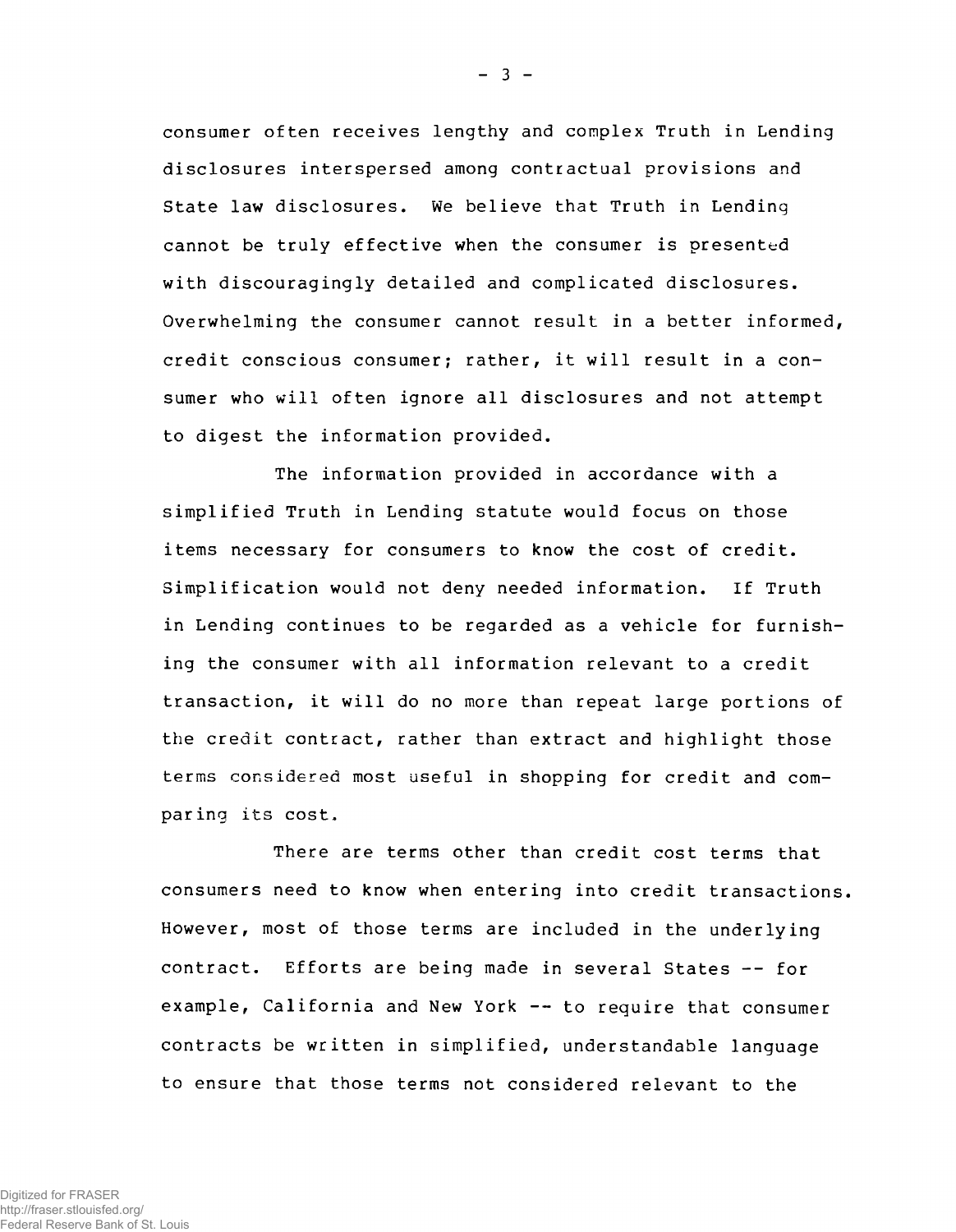cost of credit are presented to the consumer in a coherent manner.

The present lengthy and complex disclosures that overwhelm and confuse the consumer are not the only reason for simplification of the act. Since Truth in Lending's passage approximately ten years ago, a great deal has been learned. The practical application of its requirements to individual credit programs has often proven to be a difficult task. These difficulties have arisen in two basic contexts.

First, several of the statutory directives, although they appear to be simple and straightforward, have proven to be vague and imprecise in their application.

For example, both the Board's staff and the courts have had difficulty in interpreting the broad statutory requirement that default, delinquency, or similar charges payable in the event of late payment be disclosed. The staff and the courts are comfortable in applying this statutory provision to a flat \$3 charge imposed when a consumer is ten days late in making a scheduled payment. However, they have not been as sure about requiring disclosure that interest will continue to accrue in the event of late payment in a simple interest loan, where accrual of interest is an inherent term of the loan. This is only one of many examples.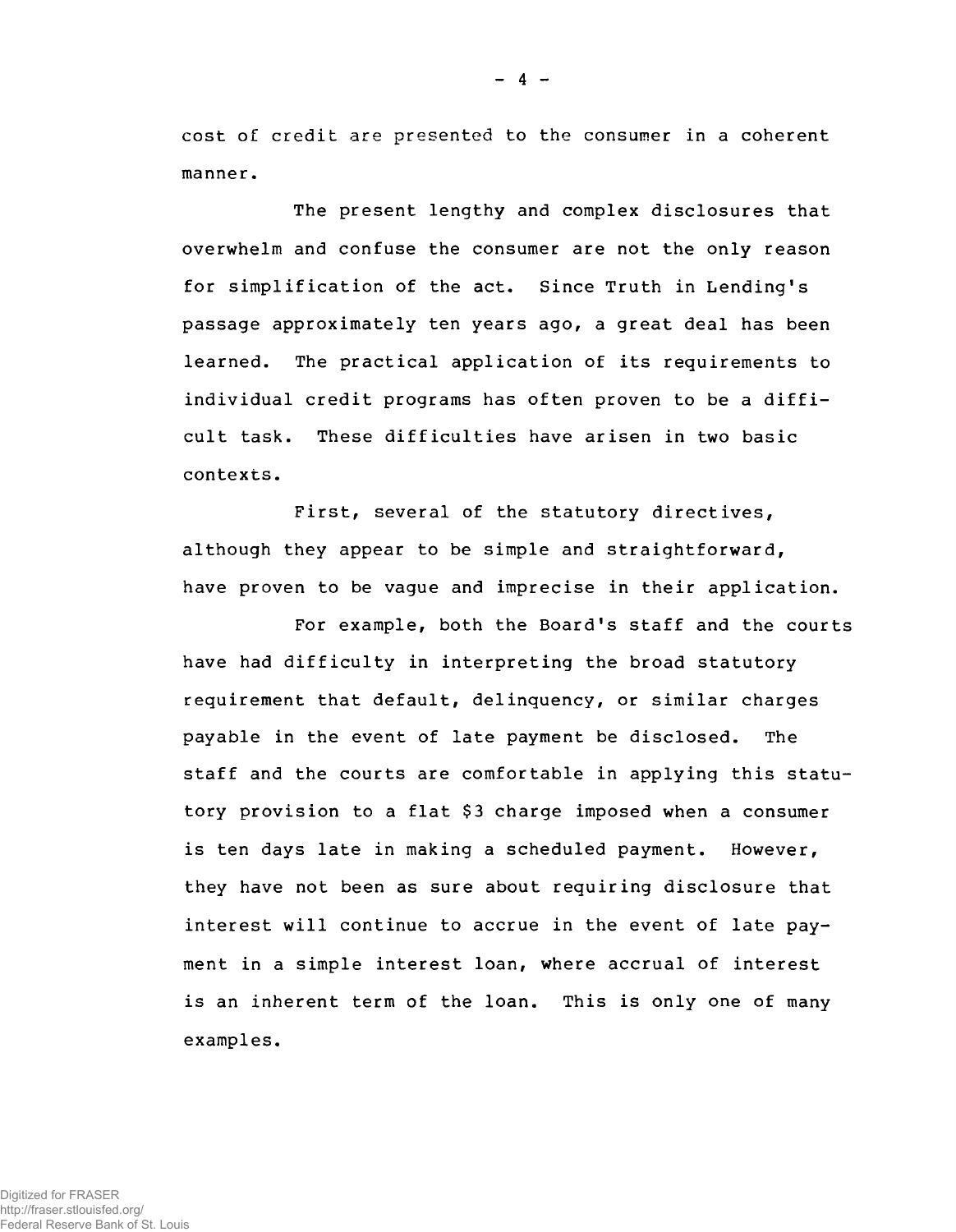Second, the Truth in Lending Act also has proven to be difficult to apply to the wide variety of new credit programs developed over the past ten years.

The Board and its staff, in trying to be responsive to questions about the day-to-day application of the act's requirements, have published approximately 1300 informal staff interpretations, 150 official staff interpretations, and 55 Board interpretations. Nor have we been alone in our efforts to provide guidance with regard to Truth in Lending; the courts, too, have issued numerous opinions.

A large amount of Truth in Lending litigation continues to burden the courts. Unfortunately, compliance with a specific Truth in Lending requirement often means different things to different courts. Courts in one district may interpret a statutory requirement differently from those in another. Many creditors operating outside local areas have had to design different disclosure statements for different judicial districts or circuits. Court opinions also occasionally differ from Board or staff opinions on the same issue. The consistent, uniform interpretation of the act has become almost an impossibility. Even though creditors may make every effort to comply with the statute's requirements, multitudinous interpretations of broad statutory language make it impossible for them to know that their disclosure statements comply fully with the act's provisions.

 $-5 -$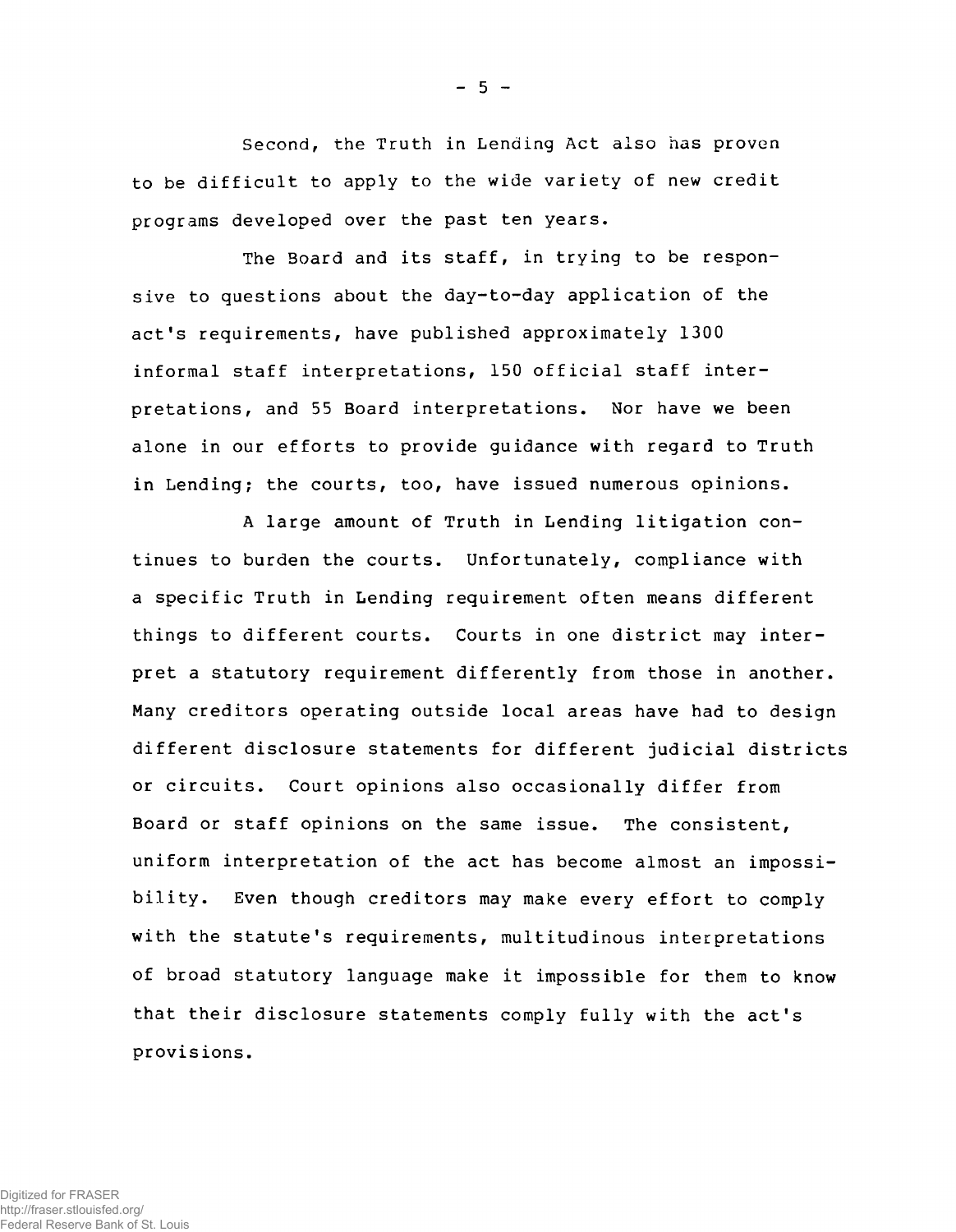Simplification, aside from its desirable focus on the most important aspects of credit costs, also should result in a savings to consumers. Creditors' costs in complying with Truth in Lending appear to be substantial and must necessarily be borne in large measure by the consumer. Significant costs are incurred in the constant review and redesigning of disclosure forms in order to incorporate statutory amendments, Board and staff interpretations, judicial activity, and State law considerations. The fact that civil liability attaches to violations that are highly technical in nature compels creditors to engage in frequent and costly review procedures. Simplification, in clarifying disclosure responsibilities, should reduce the possibility of inadvertent violations and aid in reducing creditors' compliance costs, thus serving to keep consumers' credit costs down.

The Federal Paperwork Commission indicated in its July 29, 1977, report on Consumer Credit Protection that creditors would save approximately \$600 million if the Board approved creditors' forms for one-year periods. The Commission believed that the use of a form that would not need revision for a year "would save creditors the formidable costs of printing and reprinting forms and, further, would serve to provide some measure of protection to creditors from lawsuits resulting from differences in interpretation rather than intent." Although approval

 $- 6 -$